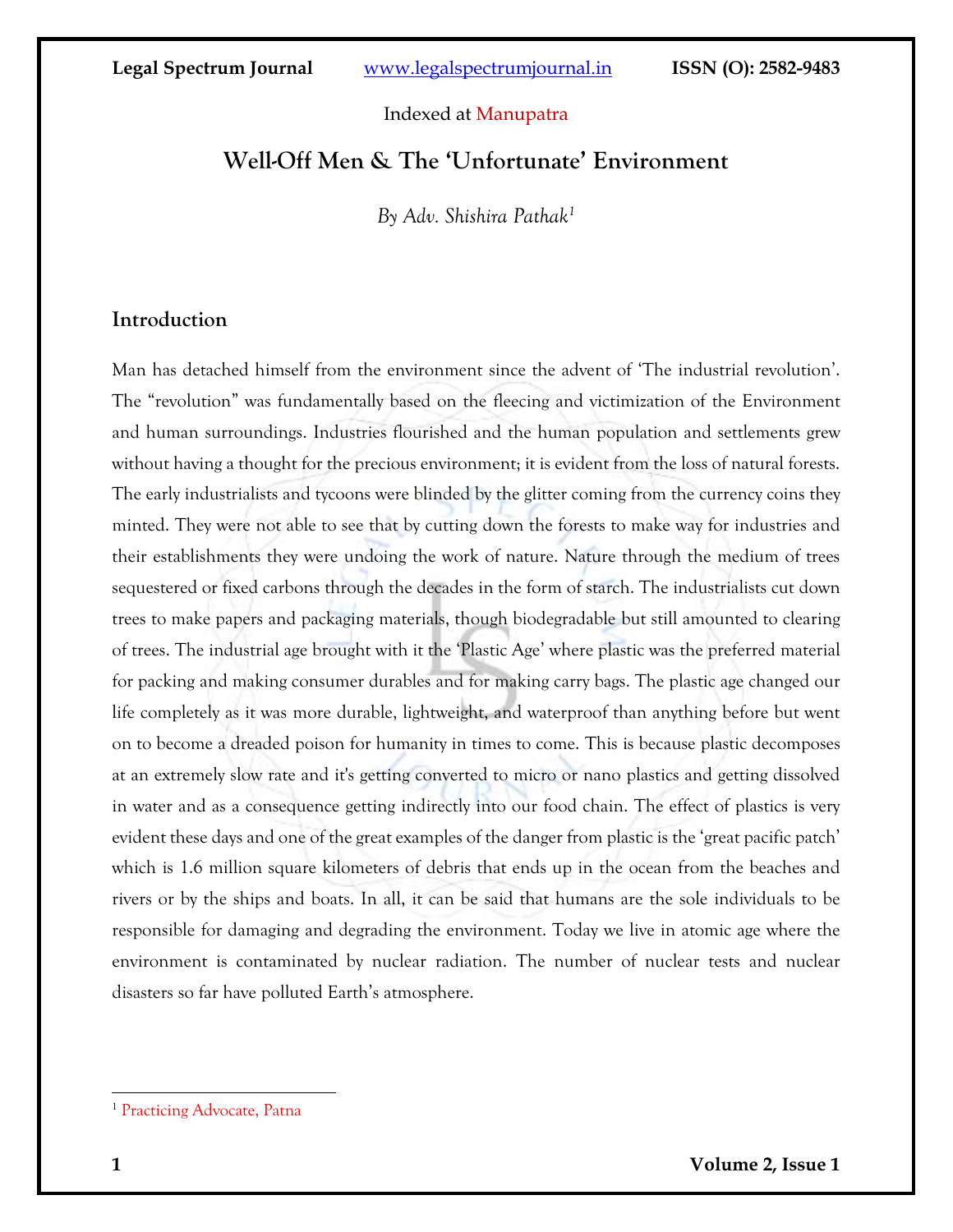## Indexed at Manupatra

## **Definition of Environment**

The term 'environment' is derived from the French word 'Environner' which means to encircle something. Thomas Carlyle a Scottish philosopher and historian 1828 coined the term environment. Section 2(a) of the Environment Protection Act,1986 deals with the term 'environment' which is as follows "Environment includes water, air and land and the relationship which exists amongst and between water, air and land, and human beings, other living creatures, plants, micro-organisms, and property". Another definition given by Britannica is 'the conditions that surround someone or something: the conditions and influences that affect the growth, health, progress, etc., of someone or something.

The term Environment has different meanings as persons from different fields have approached the environment in their way. Such definitions can be summarized as follows:

- 1) The sum of all external conditions affecting the life, development, and survival of an organism.
- 2) All the external factors, conditions, and influences affect an organism or a biological community.
- 3) Surroundings in which an organization operates include air, water land, natural resources, flora, fauna, humans, and their interrelations.
- 4) The non-genetic conditions and circumstances that affect a person's conduct and health

From the above discussion, we can say that Environment contains various components which we can classify as –

- a) Atmosphere
- b) Organisms
- c) Mineral rocks

d) Water

e) Light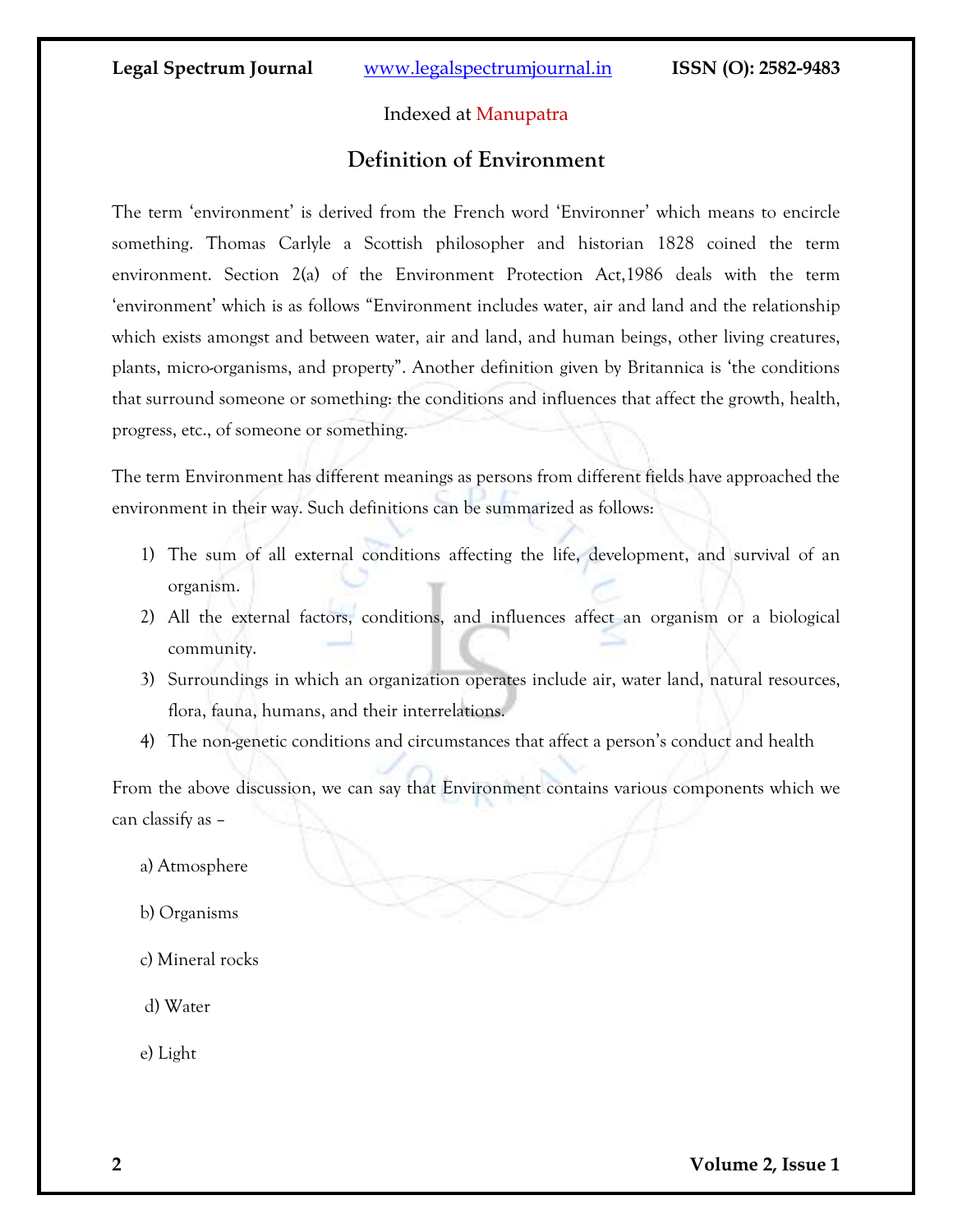#### Indexed at Manupatra

All these factors interact with each other and an organism is continuously subjected to the effect of one factor modified by the other factors. Humans being an organism occupy a central position as the main organisms. After the United Nations Conference on the Human Environment also widely known as the Stockholm conference<sup>2</sup> focus is now on the impact of man on the environment. Scientists have begun to describe the current epoch as 'Anthropocene' rather than 'Eocene' or we can say that the Eocene epoch is over and the footprint of human activity has been in existence for so long that it is better to call the current epoch as Anthropocene<sup>3</sup> but in Anthropocene not enough laws were and or are made for addressing environmental concerns. Even if laws are made, they are not followed strictly.

The western world had and is making laws for environmental concerns, and has stopped smoke emitting factories and even recently Germany shifted to cleaner energy and closed down its last coal mine. But the problem is that with the Asians and particularly in South Asia having a very large population and innumerable mouths to feed, there are innumerable problems to solve. South Asia is not the "third world" in fact it's the "new world" where everything needs to be done differently as compared to the western world. What the western nations have done is that they have shifted their industries and manufacturing plants to Asia to keep their environment clean and in the process make us sick so that their big pharma companies can sell us the cures for disease and sickness. Asian countries in the need for money and fast growth or simpler words "photocopy growth" accepted their industries by reducing or removing the duties. For this, the West devised the concept of the ease of doing index (it means which nation has fewer regulations that affect the doing of business there) in the early 2000s to lure the Asians to open up their markets for their manufacturing industries so that they can easily make their products and sale it worldwide. A nation that has a higher rank among the other nations in Ease of doing business is more conducive to doing business which means fewer regulations and easy to relocate or set up a new branch of big companies and industries offshore and in the process the West earns money and better environment and the host country gets polluted.

<sup>2</sup> 1972

<sup>3</sup> Science.17 jul 2015. Vol 349, issue 6245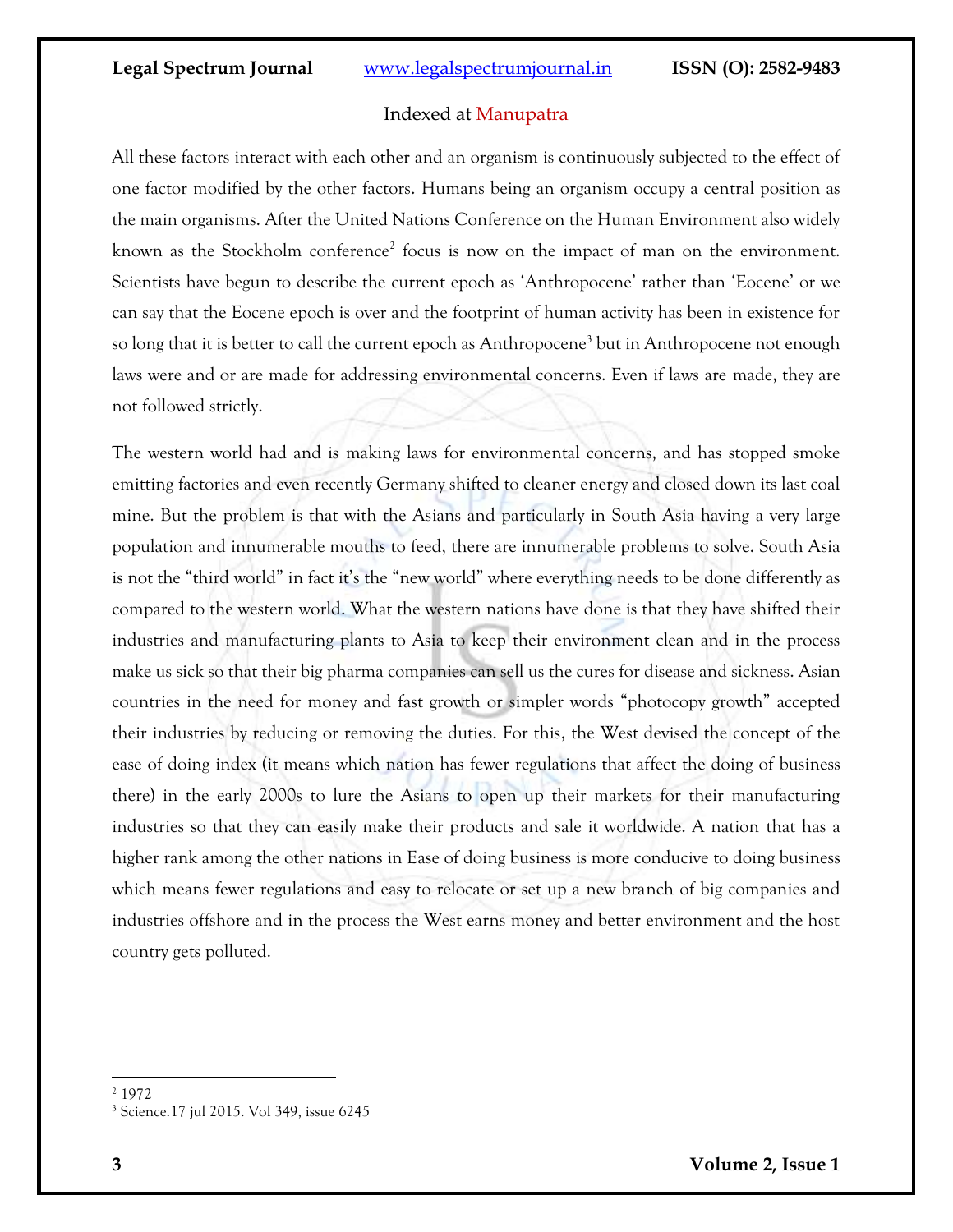## Indexed at Manupatra

## **Environmental Laws in India**

Following are a few main environmental laws in India:

- **1) India Forest Act, 1927**
- **2) The Water (prevention and control of pollution), Act,1974**
- **3) The Air (prevention and control of pollution), Act 1981**
- **4) Environment (Protection) Act,1986**

The abovementioned laws are the main laws relating to environmental concerns in India which were enacted to regulate and control environmental pollution in India but as we know so far, our environment has degraded even more than it was two decades ago. The reasons for the failure of environmental laws can be summarized as follows:

- 1) A large population is one of the prime reasons for pressure on the environment in the form of food requirements, an extension of agricultural lands, and the setting up of housing societies. All these require and press the need for drawing out more water from the ground water table without making a way for its replenishment.
- 2) **Lack of education.** It leads to unawareness that our environment is dying a slow death and how it "will" affect us in the long run. It also makes a person incapable to understand how he affects the environment and what he must not do to hurt it.
- 3) **Lack of concern for the environment and our coming new generations** (*the new generations who took birth and are taking birth are will and are facing diseases caused by air pollution*). Some people knowingly destroy the environment and think of themselves only that their life will anyway pass happily and have disregarded the life and their surroundings.
- 4) **Lackadaisical way of enforcing the laws.** The environmental law enforcement agencies have to face many hurdles if they go on to enforce the laws that may be from the large populace of an area or due to lack of funds.
- 5) **Corruption.** Corrupt environmental law enforcement agencies add up to the plight of the already dying environment.
- 6) **Economic growth at the cost of the environment.** The indiscriminate use of nature and natural resources for economic growth is like "digging our own grave". Ultimately, we have to live in our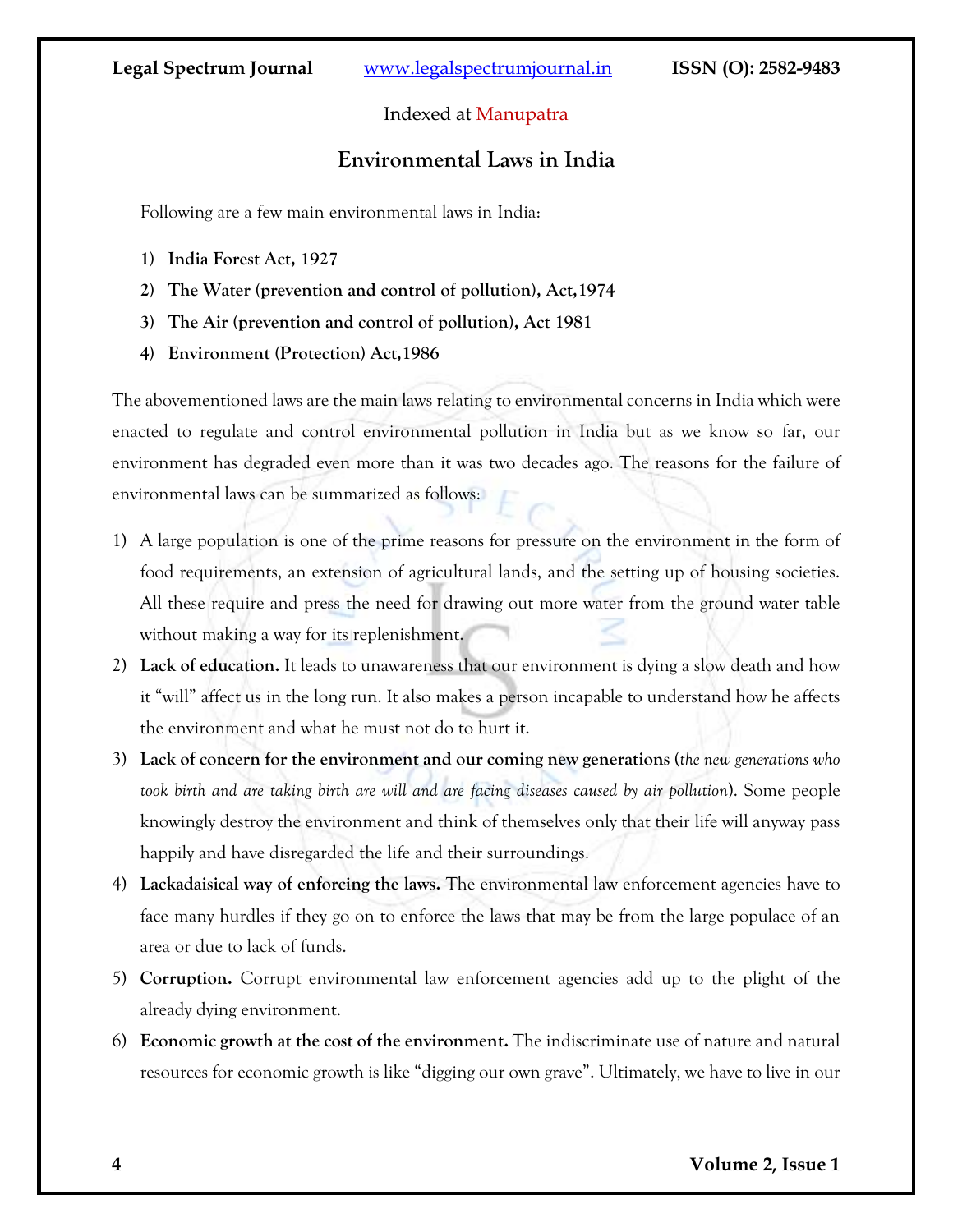#### Indexed at Manupatra

surroundings and if it's all the aspects are destroyed in the name of growth where we will live, what we will eat and drink.

7) **Disregard for nature and wildlife.** This aspect calls for moral education in the way of respecting or venerating our environment.

## **The New Environmental Problems**

Academic institutions have been teaching the environmental concerns right from our primary classes like air pollution, water pollution, soil pollution, and noise pollution. But to these, there are a few new additional types of pollution directly and more severely affecting our lives which are:

- 1) **Oceanic acidification.** The ocean is a very vast area and takes up carbon dioxide in a much larger amount than a landmass due to its size. With the increase in carbon dioxide in the environment, oceans are absorbing more carbon than before leading to a decrease in their pH and as a consequence increase in their acidity. Increased acidity is harmful to the corals which are getting bleached. Coral is made up of calcium carbonate and inside corals, algae live in a symbiotic form which is of green color but increased acidification of water in oceans eats up the coral skeleton and as result, the algae are expelled leading to white-colored bleached corals. If coral reefs are getting bleached the life forms have nowhere to go and die ultimately. Coral reefs are called the "rainforest of the ocean" which means that they have the most biologically diverse life forms in the ocean that depend on coral reefs for food and habitat. Coral reefs are also protected from Tsunamis by acting as bulwarks. Once the coral reefs are gone, they cannot be replenished.
- 2) **Dead zones in ocean and seas.** Dead zones in oceans and seas are very large areas of water where there are no or reduced levels of oxygen and as a result, no life can thrive there thus called dead zones. Dead zones are a result of natural as well as anthropogenic causes.

**[A] Natural cause:** Upwelling or moving upward of nutrient-rich water in oceans to the surface leads to an increase in phytoplankton which depletes the oxygen level in the water.

**[B] Man-made cause:** Increase in the use of fertilizers in agricultural activities, increase in domestic sewage, and chemical-rich waters from industries all end up in rivers and finally in the ocean. This stimulates the viral growth of phytoplankton and the process is called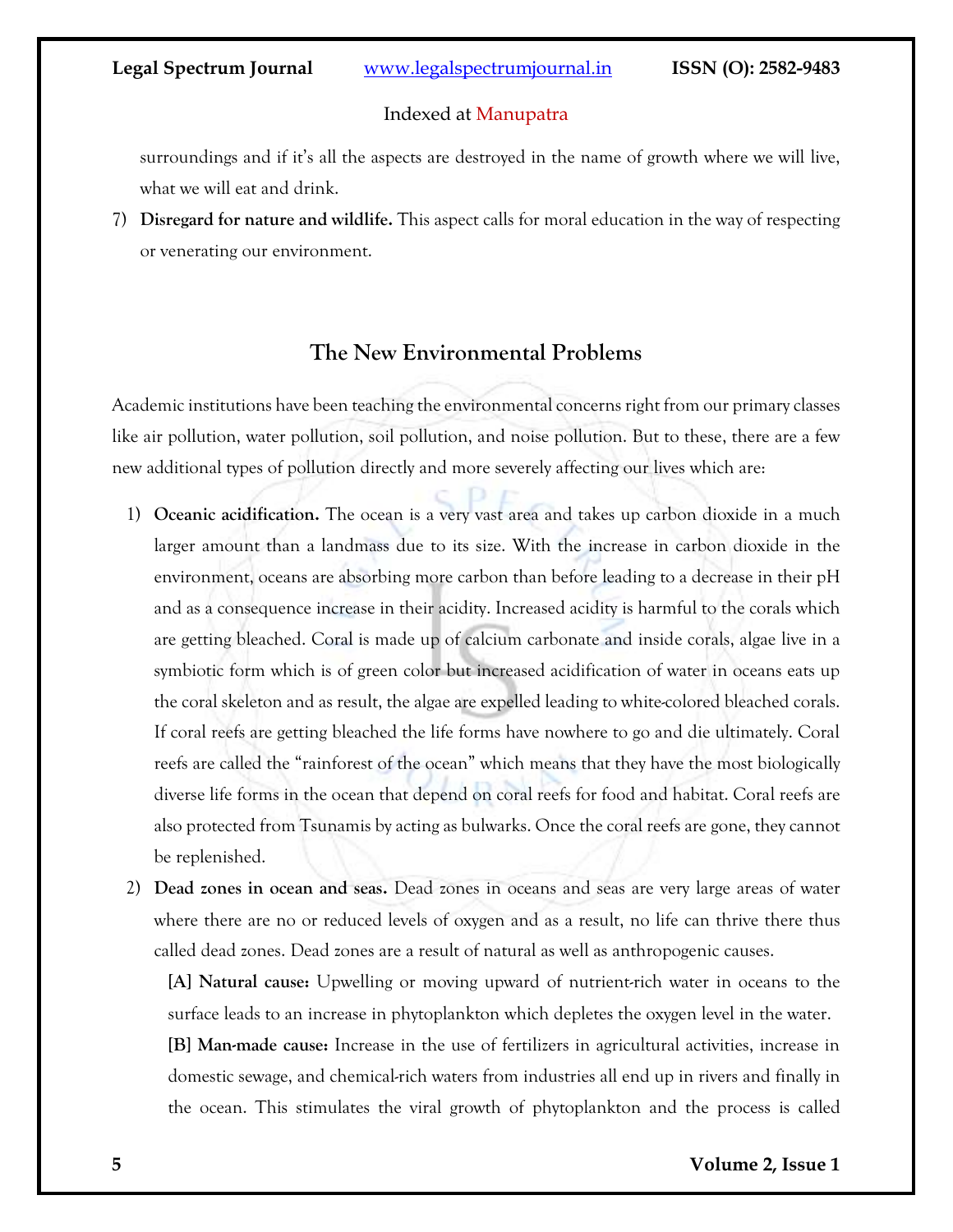#### Indexed at Manupatra

Eutrophication. When the phytoplankton die their decomposition used more and more oxygen depletion of the portion of the water body of its oxygen.

- 3) **Microplastics pollution.** Microplastics are 5mm in diameter and are the most serious and modern form of pollution that we are facing today. It's so serious that microplastics have found their way into our food system and make their way into our bloodstream. They are produced by the clothes industry, personal care products, synthetic clothes, washing of clothes due to abrasion, physical natural abrasion, temperature, UV rays, the action of waves in water bodies, etc.
- 4) **Light pollution.** It is not possible to see stars in some of the megacities at night and that is because of light pollution. It also affects the insects and birds which depend so much on light for their reproductive and daily activities; it affects the circadian rhythms of humans also. At times there are places and areas which do not require lighting when no one is around like highways and expressways but the start lights are turned on, this can be solved by using sensors for moving objects like cars i.e., to say when the car moves on the road the sensors may detect their presence and are automatically lit on and off, this will save the electricity bill of the government too.
- 5) **Loss of oxygen from water bodies like lakes due to global warming.** Warm oceanic water is more buoyant than cold water and holds less oxygen. Warm water also raises oxygen demand for living organisms consequently less oxygen is available to marine life, oceanic oxygen level fell around  $2\%$  in mid  $20<sup>th</sup>$  century and is expected to fall by  $3-4\%$  by  $2100$  (iucn.org). The effect will be mass loss of marine biodiversity and disruption of the food system. Many coastal communities of the human population depend on seafood for their protein requirements.
- 6) **Water clogging.** The last five years have shown us the increasing problem of water clogging in Indian cities which paralyzes the cities and brings diseases. The reason for water clogging is:
	- a) **Loss of wetlands.** Wetlands are marshy areas like littorals and mangroves which store water and help in flood control, groundwater recharge, and water filtration and are a source of diverse aquatic plants. With the growth of habitable societies and the real estate sector, lands are corruptly and indiscriminately sold for construction purposes. The wetlands are filled with landfills to convert them into sellable pieces of land. Moreover, city garbage is being thrown into marshy areas destroying them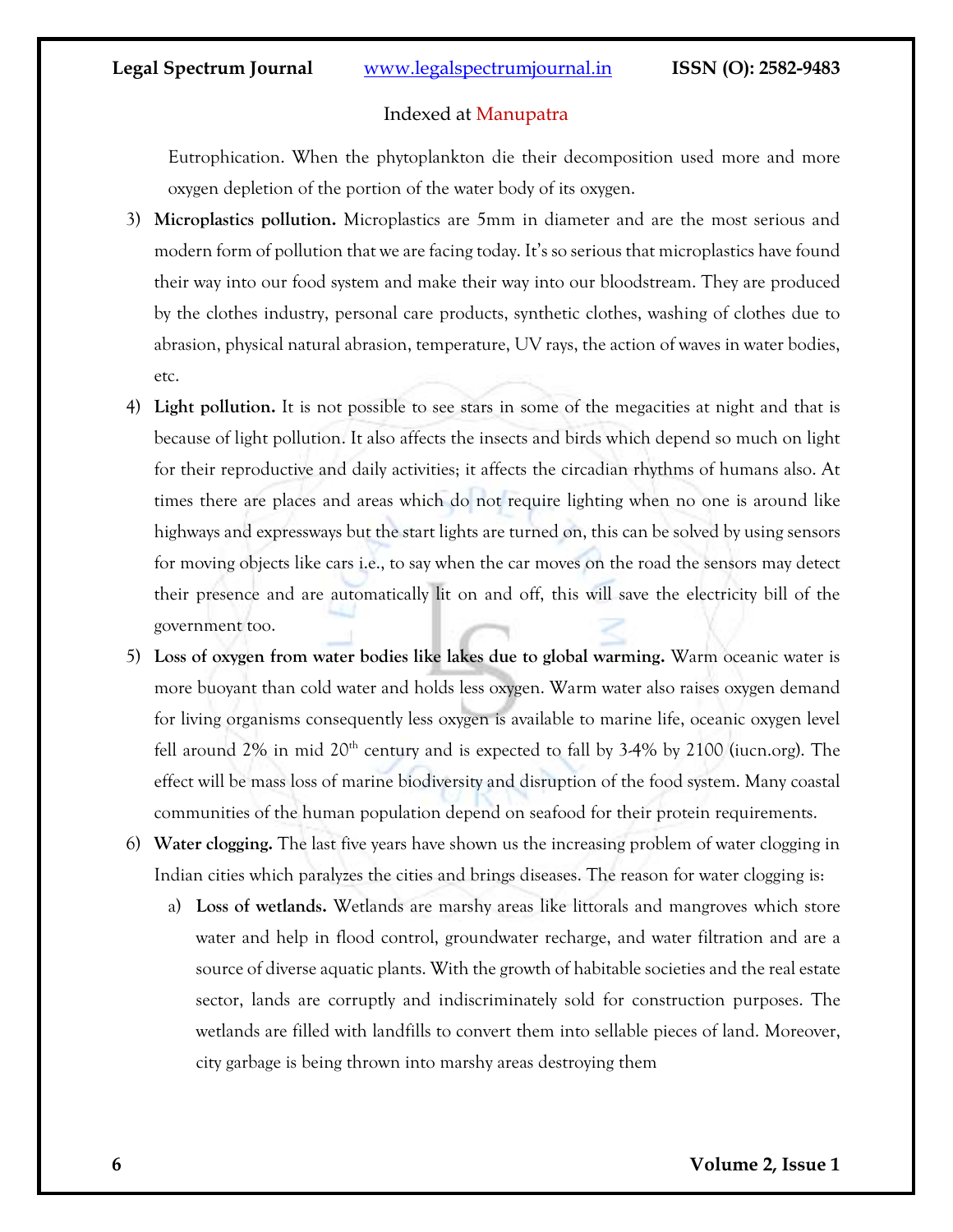## Indexed at Manupatra

- b) **Construction of concrete jungles.** Today whole of the land we see is just plastered with cement to make way for roads houses, offices, malls, etc. In doing so we are undoing the process by which rainfall leaches into the soil and giving rise to manmade water clogging problems.
- c) **Lack of proper draining in cities, especially unavailability of drains at the sides of roads.** Unplanned development in many of the tier2 and tier 3 cities have led to the construction of roads without any drainage facilities. The government is careless about water clogging and when the roads are clogged with water, they wake up to the cause of the lack of drainage system and start making drains leading to traffic jams visible on roads.

# **Constitutional Provisions of the Environment in India**

 $SPF$ 

The Constitution of India makes the following provisions to protect the environment-

- a. By directing the government
- b. By prescribing fundamental rights to people
- c. By making citizens duty-bound for environmental protection and improvement
- d. By adding articles by way of amendments, these can be explained in the following points:
- 1) **Article 47** of the Indian constitution says that the state must improve public health.
- 2) **Article 48A** added after the **42nd amendment** made in 1976 directs the state to protect and improve forests, wildlife, and the environment of the nation.
- 3) Under the Union list, our parliament is empowered to participate in international efforts for the environmental cause.
- 4) **Article 51A** added by the 42<sup>nd</sup> amendment enjoins a duty on every citizen to protect and improve the environment and wildlife.
- 5) **Article 21** provides for the right to life which also includes the right to a clean environment.
- 6) Environmental protection was added to the constitution by the  $42<sup>nd</sup>$  amendment act 1976.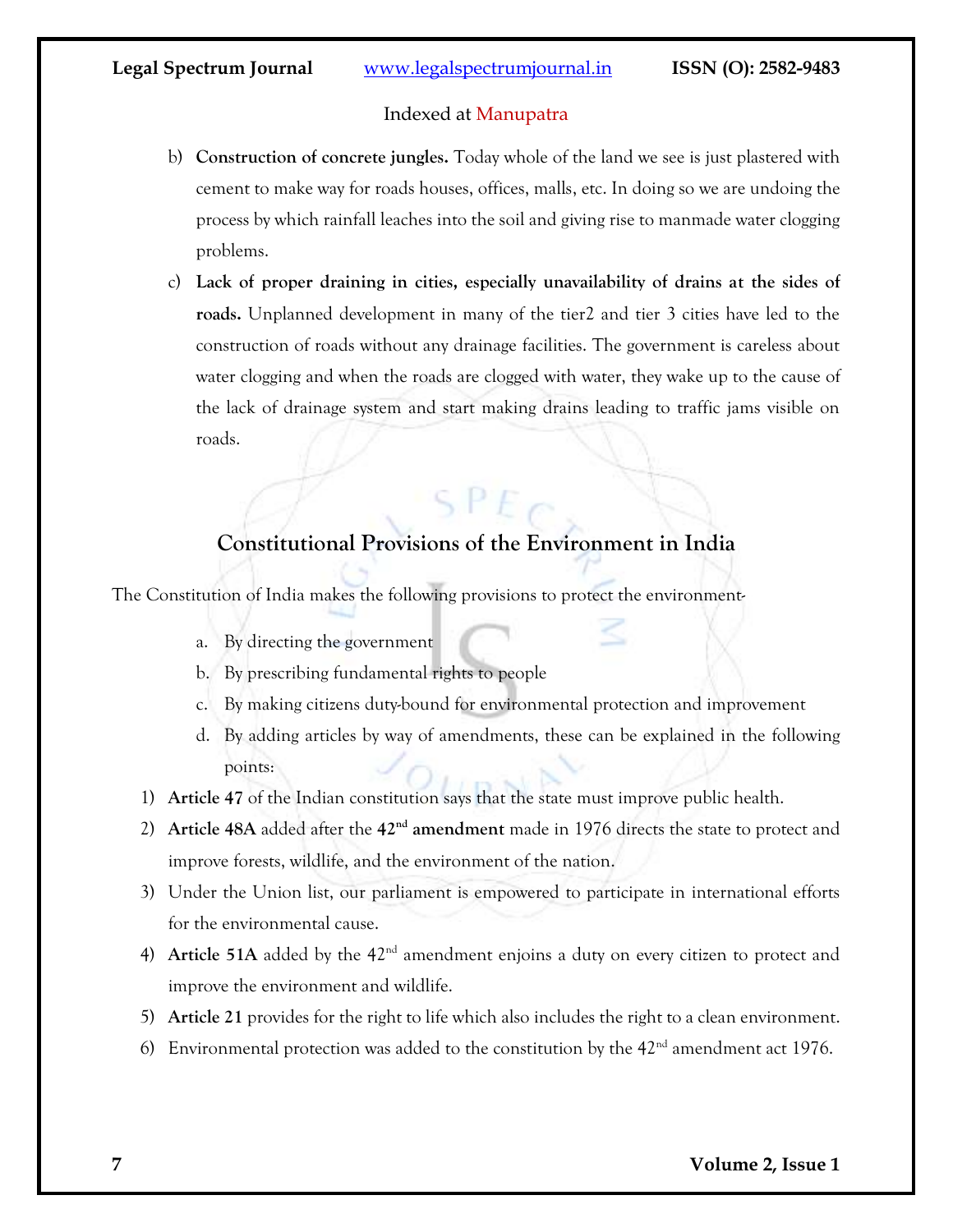### Indexed at Manupatra

7) Writs are such a power that concerned citizens can approach law courts to file petitions to protect forests, wildlife, and the environment.

## **Relationship between Human Rights and Environment**

Human rights cannot be realized in an unsafe and polluted environment. Right to a healthy environment is increasingly gaining importance in the current scenario. Where the upcoming generations are diseased and unhealthy how can there be human rights? The paramount condition for the realization of human rights must be good health as there is a well-known old saying' health is wealth'. It means without health there cannot be the enjoyment of wealth and happiness drawn from wealth. Few of the human rights under the UN declaration of human rights have been compared to environmental problems and how humans may be affected by them: **Shelter** is a great requirement for a human to sustain his or her life, in the coming world where the islands will drown in ocean and the coastal areas will be submerged or get flooded frequently there cannot be shelter. **Food** comes under article 25 of the united declaration of human rights, with increased use of pesticides and the use of genetically modified foods have no doubt increased the food production but in doing so have raised a question on their safety for consumption from time to time. **Right to life** is the key to human rights without it there cannot be human rights, it includes good health but with the increased frequency of floods, cyclones have put health and medical treatment under pressure. **Right to movement and residence** is also a human right, this is also affected by environmental problems for example the sinking islands have snatched this right from the people living there.